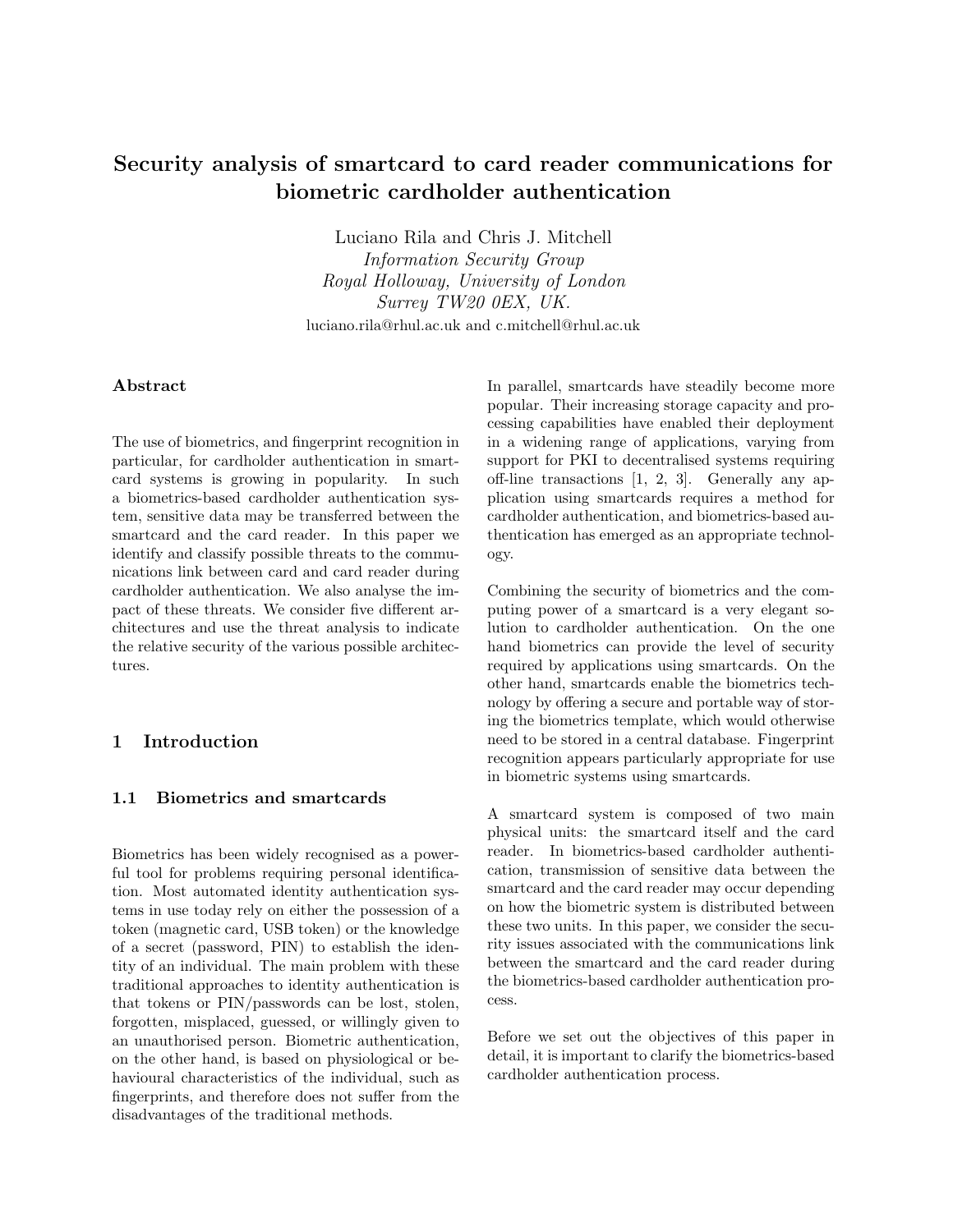# 1.2 General model for biometric authentication

According to [4], a general biometric system is composed of the following logical modules:

- 1. Data collection subsystem;
- 2. Signal processing subsystem;
- 3. Matching subsystem;
- 4. Storage subsystem;
- 5. Decision subsystem;
- 6. Transmission subsystem.

The data collection subsystem contains the input device or sensor that captures the biometric information from the user. It is the link between the physical domain and the logical domain. The signal processing subsystem receives the raw biometric data from the data collection subsystem and extracts the distinguishing features from the raw data, transforming it into the form required for matching. The matching subsystem receives the processed data from the signal processing subsystem and compares it with the biometric template retrieved from the storage subsystem. The matching subsystem measures the similarity of the submitted biometric sample with an enrolled reference template. Each comparison yields a score, which is a numeric value indicating how closely the submitted sample and the reference template match. The decision subsystem receives the score from the matching subsystem and, using a confidence value based on security risks and risk policy, interprets the result of the score, thus reaching an authentication decision. The transmission subsystem provides the system the ability to exchange information between all other subsystems. Figure 1 shows a block diagram for the general biometric authentication model.

Note that these are logical modules, and therefore some systems may integrate several of these components into one physical unit.

### 1.3 Scope and purpose

In this paper we focus on the security issues associated with the communications link between the smartcard and the card reader during fingerprintbased cardholder authentication. PIN-based cardholder authentication has been well researched and understood, giving rise to a variety of industry standards, such as [5, 6, 7]. Encryption is typically used to provide security for PINs during transmission, either from the keypad to the card (for local cardholder authentication) or from the keypad to a remote server (for remote authentication of the cardholder).

However, for the purposes of our analysis, we do not make any assumptions about encryption or other cryptographic protection of the card/card reader communications link. This is because, whereas PINs are very short, biometric samples, e.g. fingerprint images, are rather large, and the limited computational and storage capabilities of the card may severely limit the possibilities for such protection.

Given our focus on card/reader communications, and the objective of assessing the best level of integration of the biometric technology, we make certain other simplifying assumptions. We assume that the smartcard is a tamper-proof device and any transmission between biometric system modules taking place within the card is therefore secure. We do not discuss the impact of using fake biometrics, such as plastic fingers, to fool the system, although it was shown in [8] that this is a possible attack with the current technology. We feel that this issue concerns fingerprint-based biometric technology in a wider sense and is therefore beyond the scope of our discussion.

In previous related work [9], a number of weaknesses in the biometric system model have been identified, and countermeasures suggested. However, in that analysis no assumptions as to the actual architecture of the system are made, and the analysis is rather general in nature. By contrast, the main purpose of this paper is to understand what security gains can be made from the various possible levels of integration of the biometric system on the smartcard.

Depending on how the logical modules of the biometric system are distributed between the smartcard and the card reader, different threats may arise. We consider five scenarios for the biometric system and, for each scenario, we identify and classify possible threats to the communications link and assess the impact of these threats. In all scenarios we assume that the smartcard stores the template for the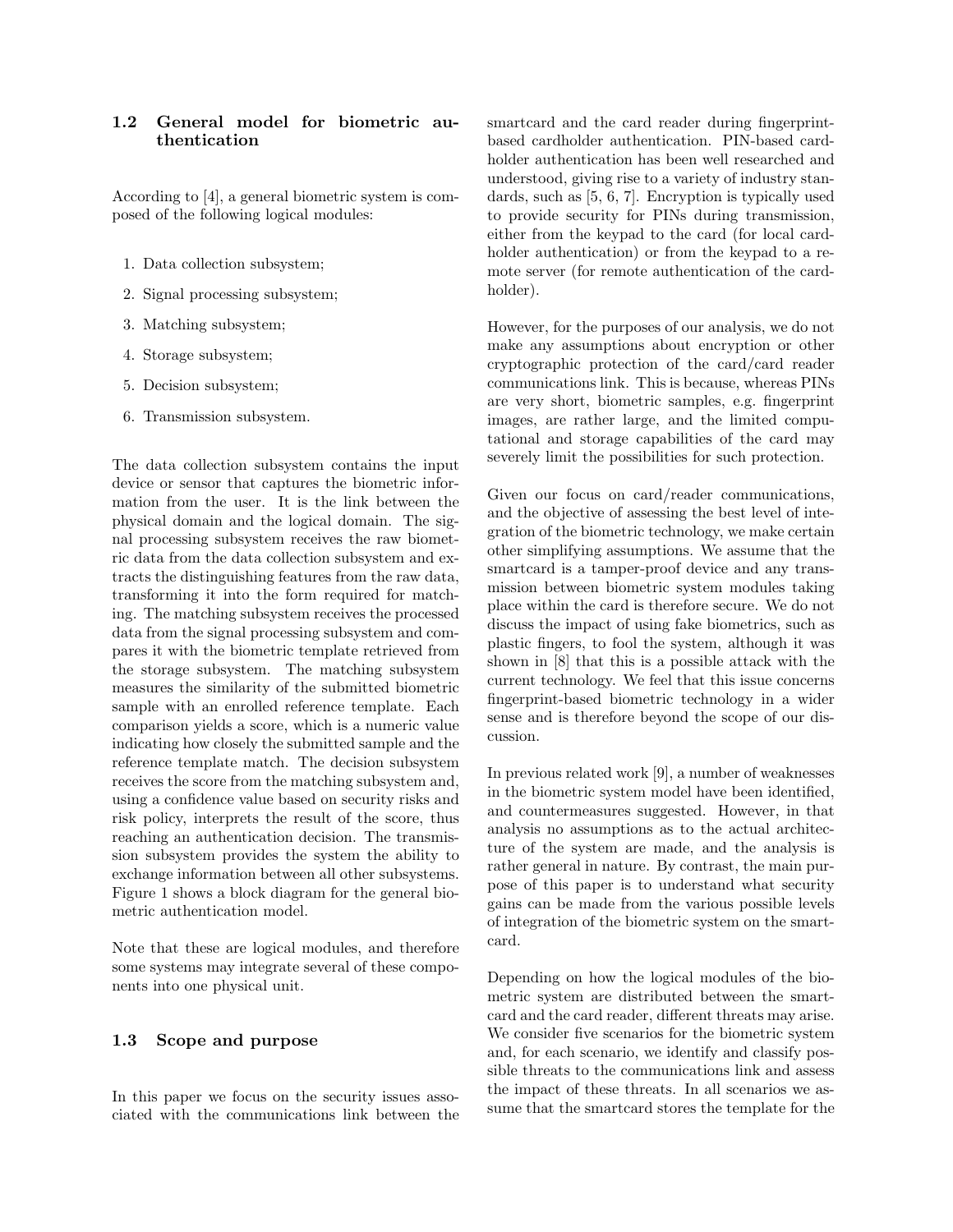

Figure 1: General model for biometric authentication.

cardholder fingerprint. We also assume throughout that fingerprint recognition is used as a method of cardholder authentication to the smartcard.

In Section 2 we describe the five biometric system architectures considered in this paper. In Section 3, we discuss the sources of communications link threats and then identify and classify the possible threats. In Section 4, we assess the impact of the threats identified in the previous section. Finally, we present our conclusions in Section 5.

# 2 Possible biometric system scenarios

Five different scenarios are considered, and the relative risks associated with each scenario are analysed. The scenarios cover various possibilities for the distribution of the modules of the biometric system between the smartcard and the card reader. Note that in all cases we assume that the fingerprint template is stored in the smartcard.

The scenarios are as follows:

- S1. The fingerprint sensor is built into the card reader. The user template is transferred from card to reader. The reader takes the image provided by its built-in fingerprint sensor, performs the feature extraction, and also matches the features to the template provided by the card. The reader then informs the card whether or not authentication has been successful.
- S2. The fingerprint sensor is built into the card. The fingerprint image and user template are transferred from card to reader. The reader performs feature extraction and matching of features to the template. The reader then informs the card whether or not authentication has been successful.
- S3. The fingerprint sensor is built into the card reader. The reader takes the image provided by the built-in fingerprint sensor and performs the feature extraction. The extracted features are sent to the card, which then performs the matching process and reaches the authentication decision.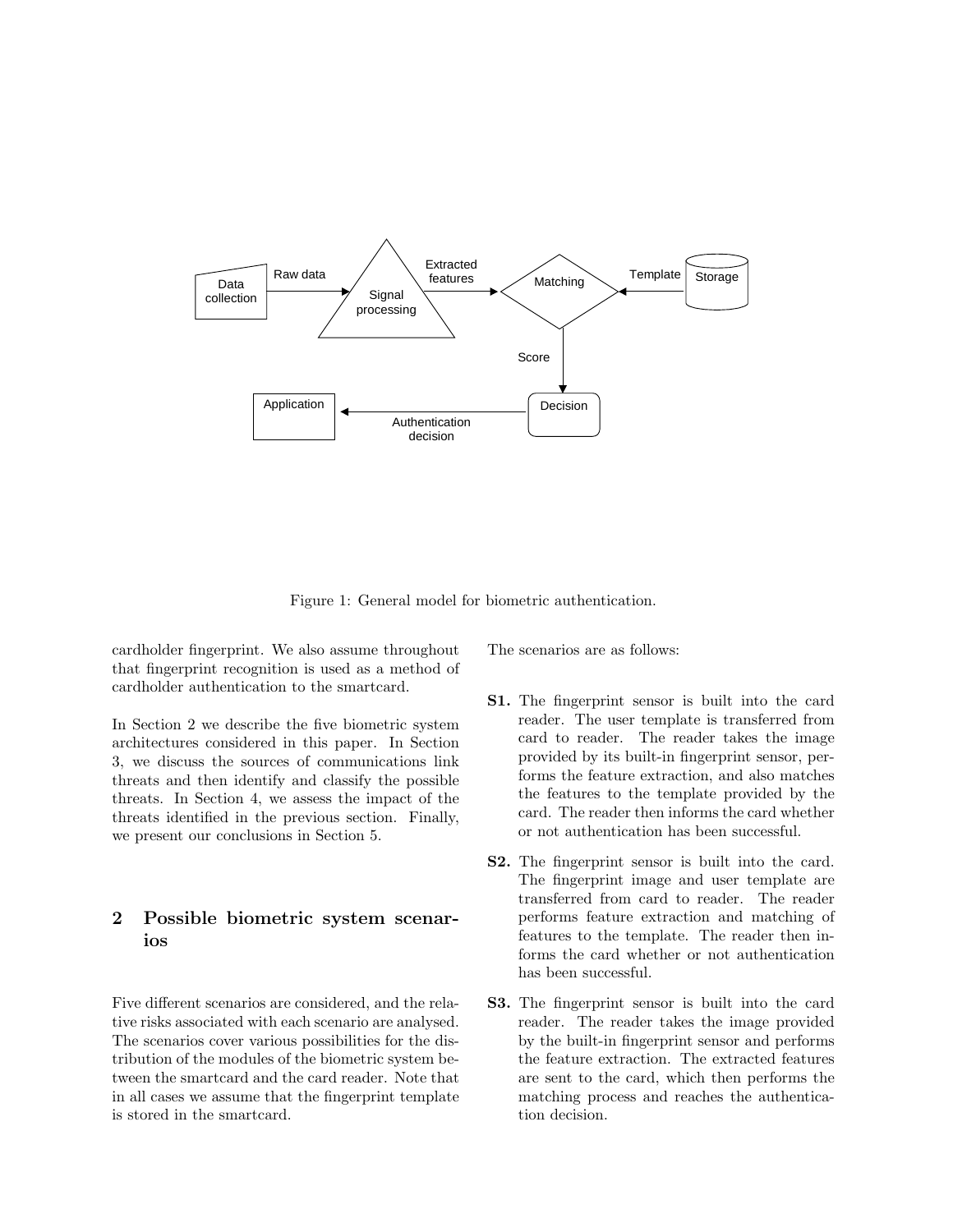- S4. The fingerprint sensor is built into the card. The fingerprint image is transferred from card to reader. The reader performs feature extraction only, and transfers the extracted features back to the card. The card then performs the matching process.
- S5. All fingerprint processing takes place on the card.

Figure 2 shows the first four scenarios and their corresponding data flow during biometric cardholder authentication. Table 1 below defines all the scenarios in terms of the location of the various biometric modules.

# 3 Security threats

The focus of this paper is on the communications link between smartcard and card reader, and hence we only consider threats that relate, directly or indirectly, to this link. The main threats to this link can be divided into threats to the up-link (i.e. smartcard to reader) and down-link (i.e. reader to smartcard). The threats also vary depending on the scenario.

Note that, before identifying the threats to the up and down links, we briefly consider the possible source of these threats. Also, as well as identifying threats to the up-link and down-link, we briefly consider threats to the card reader itself. This is because the threats to the card reader indirectly relate to communications link protection (see below).

# 3.1 Sources of communications link threats

There would appear to be three main ways in which an attacker could intercept and/or manipulate data being transferred between card and card reader.

• The card reader (and/or smartcard) may emit electromagnetic signals which are data dependent, and which can be intercepted using an antenna located close to the reader. Such an approach would only enable passive (interception) rather than active (manipulation/replacement) attacks. The seriousness of this threat depends on the design of smartcard and card reader.

- A special interception device could be inserted into the read slot of the card reader, and the device would then be located between any inserted smartcard and the card reader. By this means, and without any modifications to the card reader, both passive and active attacks may be realised. The seriousness of such a threat will depend on a variety of factors including the design of the card reader and the environment in which the reader itself is located. Observe that, given that the primary threat would appear to arise from an attacker equipped with a lost, stolen or borrowed card, the seriousness of this threat will relate to whether or not use of the card reader is supervised by trusted personnel (who might detect the use of additional devices).
- The card reader could be modified. At the simplest level this could mean the insertion of a 'bug' designed to monitor and perhaps modify data communications. (See also Section 3.4 below).

We do not discuss the magnitude of these threats further here, since all three threats are very much implementation-dependent and therefore any further analysis would be highly speculative. However, it is clear that, wherever possible, card readers should be designed to minimise these threats, particularly if sensitive information is transferred between smartcard and reader without cryptographic protection.

#### 3.2 Up-link threats

The main up-link threats are as follows:

- U1. (S1 and S2 only). Interception (leading to loss of confidentiality) of the user fingerprint template.
- U2. (S1 and S2 only). Manipulation (or replacement) of the user fingerprint template.
- U3. (S2 and S4 only). Interception (leading to loss of confidentiality) of the fingerprint image.
- U4. (S2 and S4 only). Manipulation (or replacement) of the fingerprint image.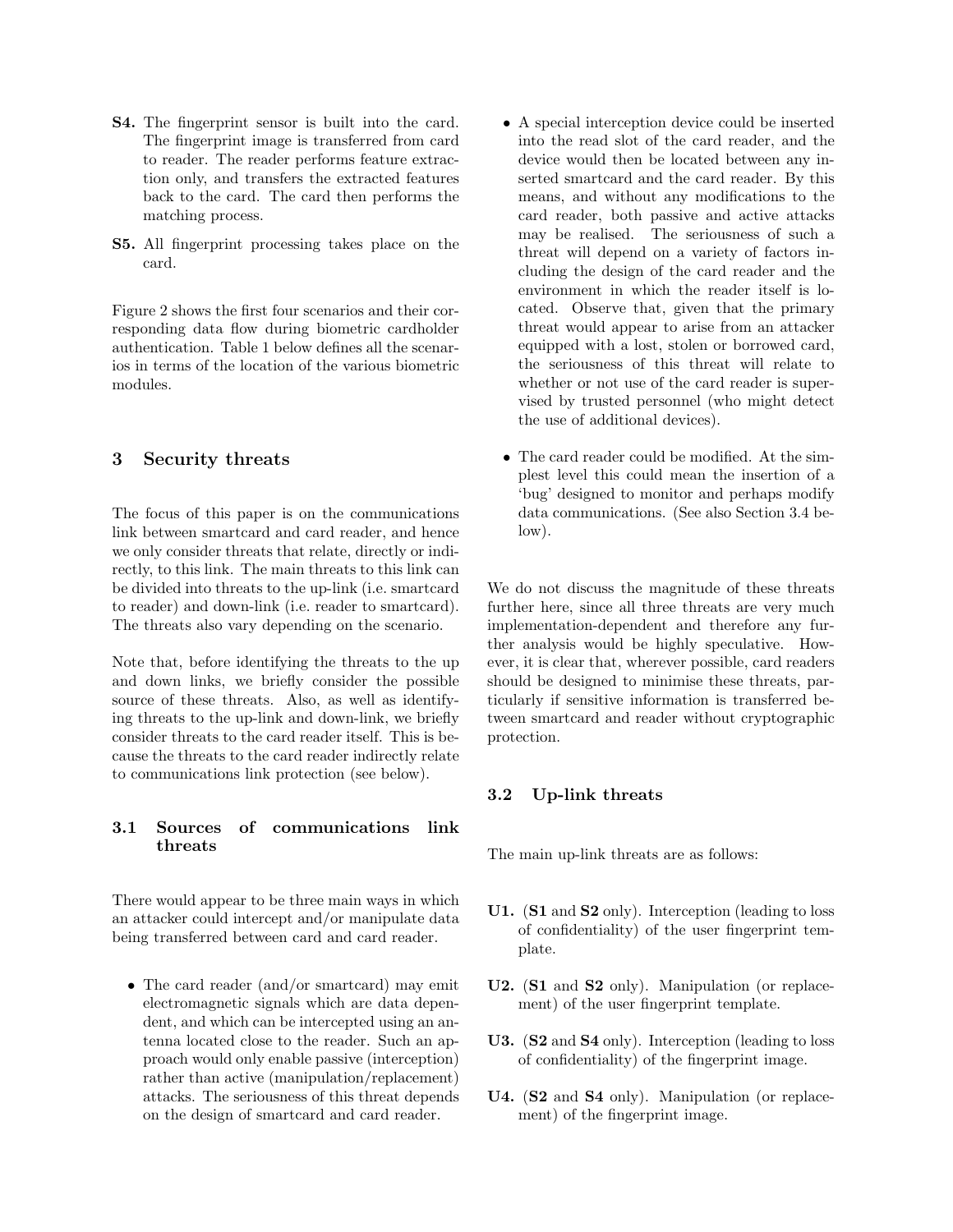#### **SCENARIO 1**





**SCENARIO 3**

**SCENARIO 4**



Figure 2: Four different scenarios and their corresponding data flow during cardholder authentication.

|            | System modules in smartcard | System modules in card reader |
|------------|-----------------------------|-------------------------------|
| Scenario 1 |                             | Data collection               |
|            | Template storage            | Signal processing             |
|            |                             | Matching and Decision         |
| Scenario 2 | Template storage            | Signal processing             |
|            | Data collection             | Matching and Decision         |
| Scenario 3 | Template storage            | Data collection               |
|            | Matching and Decision       | Signal processing             |
| Scenario 4 | Template storage            |                               |
|            | Data collection             | Signal processing             |
|            | Matching and Decision       |                               |
| Scenario 5 | All modules                 | No modules                    |

Table 1: Five different biometric system scenarios in increasing order of integration of the biometric modules.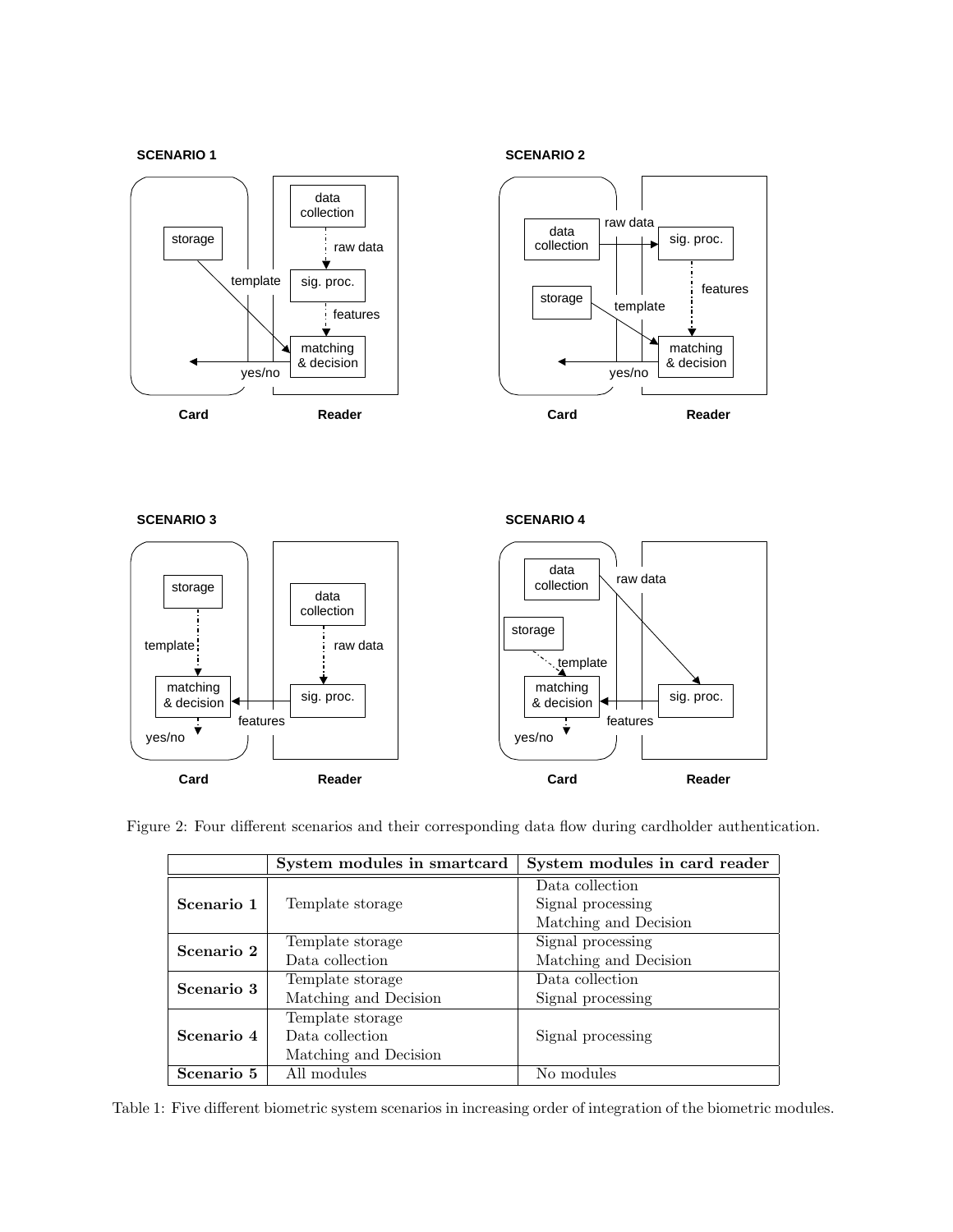Threats U1 and U3 could be addressed by encrypting the communications path, although the effectiveness of such a measure would depend on the physical security of the card reader (since keys necessary to decrypt the transferred data would need to be available to the card reader). Addressing threats U2 and U4 would require the provision of data integrity and origin authentication services for the data transfer between card and reader (e.g. as provided by a Message Authentication Code (MAC) or a digital signature — see, for example,  $[2]$ .

#### 3.3 Down-link threats

The main down-link threats are as follows:

- D1. (S1 and S2 only). Modification of the authentication decision.
- D2. (S3 and S4 only). Interception (leading to loss of confidentiality) of the fingerprint features.
- D3. (S3 and S4 only). Manipulation (or replacement) of the fingerprint features.

Threat D2 could be addressed by encrypting the communications path, although the effectiveness of such a measure would depend on the means used to protect the necessary key(s). Addressing threats  $D1$ and D3 would require the provision of data integrity and origin authentication services for the data transfer between reader and card (e.g. as provided by a MAC or a digital signature).

### 3.4 Threats to card reader

Three main types of threat to the card reader can be identified. Although these threats are not directly relevant to smartcard/reader communications security, they do have indirect relevance (see below). The three main classes of threat are as follows.

• *Manipulation* of a genuine card reader. This includes the insertion of a 'bug' (as mentioned in Section 3.1), but also includes threats where the operation of the reader is modified, e.g. by changing stored software.

- Replacement of the card reader. This refers to the substitution of the genuine reader with a fraudulent replacement. (Whether or not this could be achieved without preventing correct operation of the system depends on both the card reader design and the design of the remainder of the system).
- Theft and/or reverse engineering of the card reader. Such a threat could be very serious if the reader contains secrets on which the system security depends.

## 4 Impact of security threats

We next consider the impact of the various threats identified in the previous section. We divide this discussion into the following sub-categories:

- threats arising from attempted use of a lost, stolen or borrowed card;
- threats to integrity of card transactions;
- threats to cardholder privacy.

## 4.1 Use of lost, stolen or borrowed cards

As a basis of this discussion we assume that the possessor of a misappropriated (lost, stolen or borrowed) card wishes to make use of this card, e.g. to perform some kind of transaction. In order to do so, he/she will need to find some way of 'fooling' the cardholder authentication process.

There are a variety of ways this could be achieved, as follows. Note that in each case we indicate which threat identified in Section 3 above is giving rise to the issue.

• Arising from U2 (and hence applying to S1 and S2 only): replace the fingerprint template as sent on the up-link with a fingerprint template belonging to the possessor of the misappropriated card.

For such an attack to be viable, the attacker will need to have a fingerprint template for his/her own fingerprint in the format used by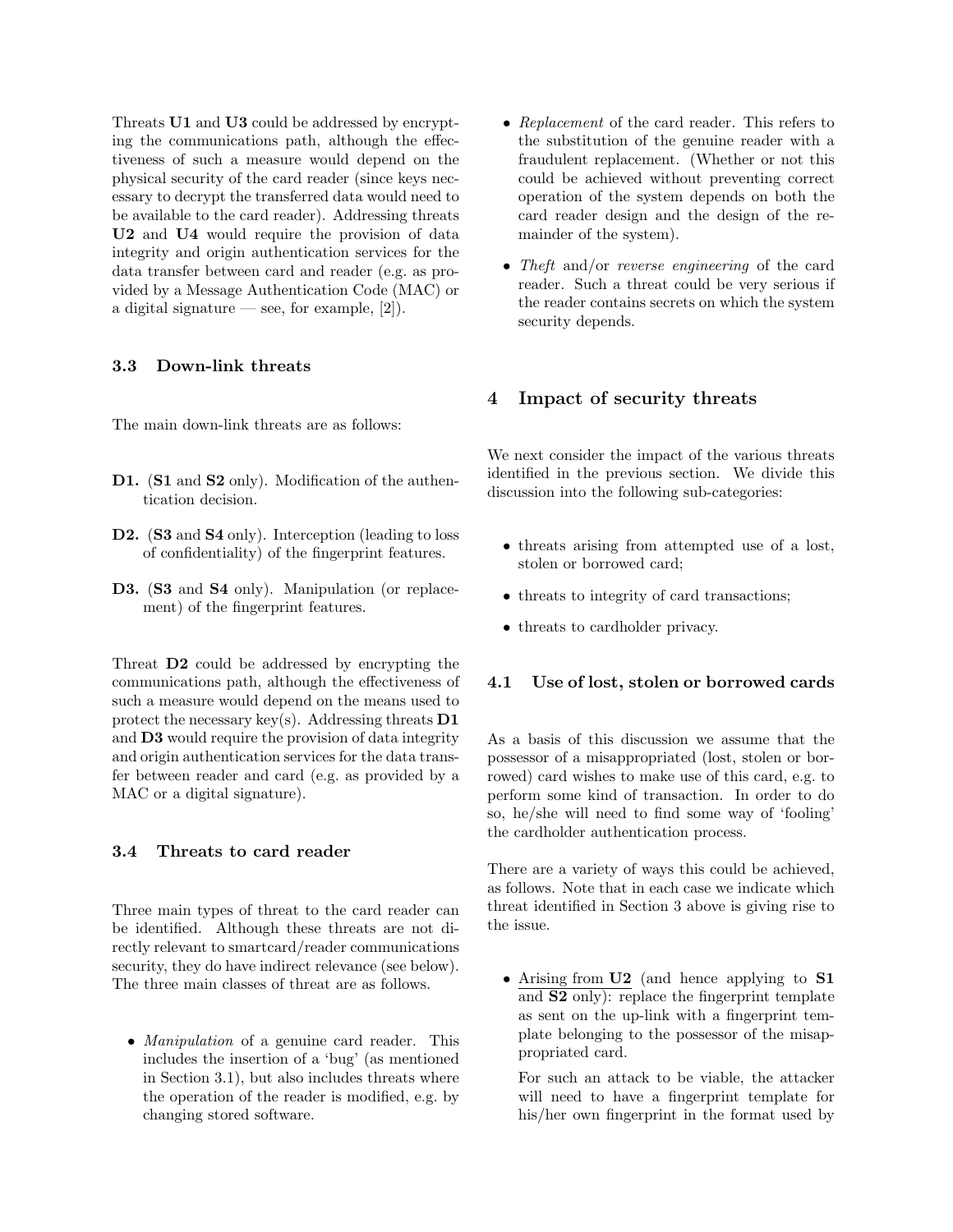the scheme. There are a number of possible ways in which this could be obtained.

- If the attacker has his/her own card, this could easily be obtained by monitoring the output from the attacker's own card.
- If the attacker knows the type of fingerprint reader in use (either built into the card reader (S1) or built into the card (S2)) and the method used to obtain the template, then the attacker could obtain a fingerprint reader of this type and use it, together with appropriate software, to compute a template.
- The attacker could use a misappropriated card to obtain a copy (or many copies) of a fingerprint image (from threat  $U3$  — i.e. S2 only) for his/her own fingerprint. With knowledge of the method used to extract a template, together with appropriate software, the attacker could compute a template.

If U2 is realisable, then this risk has to be classified as high, since, for many systems, protecting one cardholder against another fraudulent cardholder is a necessary requirement.

• Arising from U4 (and hence applying to S2 and S4 only): replace the fingerprint image as sent on the up-link with a fingerprint image belonging to the legitimate cardholder.

For such an attack to be viable, the attacker will need to have a fingerprint image for the genuine cardholder. There are a number of possible ways in which this could be obtained.

- From threat U3 (and hence applying to S2 and S4 only). Note that this would require threat U3 to be realised before the time of misappropriation. This may not be easy to arrange.
- If the attacker knows how the fingerprint reader in use operates, and has access to a fingerprint image of some kind for the genuine user (e.g. by taking an image from an object touched by the genuine cardholder) then it may be possible to transform this latter image into one conforming to the scheme in use.

If U4 and U3 are realisable for the same card, then this risk has to be classified as high. Note that even if both threats are realisable, successfully taking advantage of both threats with respect to the same card may be much more difficult. If U4 is realisable but not U3, then the risk is lower — say **medium** — depending on the details of the fingerprint imaging technology being used.

• Arising from **D1** (and hence applying to **S1** and S2 only): change the authentication decision sent from reader to card from 'Reject' to 'Accept'.

This is trivially easy to perform (given that threat D1 is realised). If D1 is realisable, then this risk has to be classified as very high.

• Arising from D3 (and hence applying to S3 and S4 only): replace the fingerprint features sent on the down-link with features extracted from the cardholder's fingerprint.

For such an attack to be viable, the attacker will need to have a copy of fingerprint features for a fingerprint of the genuine cardholder in the format used by the scheme. There are a number of possible ways in which this could be obtained.

- From threat  $\mathbf{D2}$  (and hence applying to S3 and S4 only). Note that this would require threat D2 to be realised before the time of misappropriation. This may not be easy to arrange.
- If the attacker knows how the fingerprint feature extraction method in use operates, and has access to a fingerprint image of some kind for the genuine user (e.g. by realising threat U3 before the time of misappropriation, or by taking an image from an object touched by the genuine cardholder) then it may be possible to derive a workable set of features conforming to the scheme in use.

If **D3** and **D2** are realisable for the same card, then this risk has to be classified as high. Note that even if both threats are realisable, successfully taking advantage of both threats with respect to the same card may be much more difficult. If D3 is realisable but not D2, then the risk is lower — say **medium** — depending on the details of the fingerprint imaging and feature extraction technology being used. Note also that threat D3 could be reduced if a secret feature extraction technique is used — for this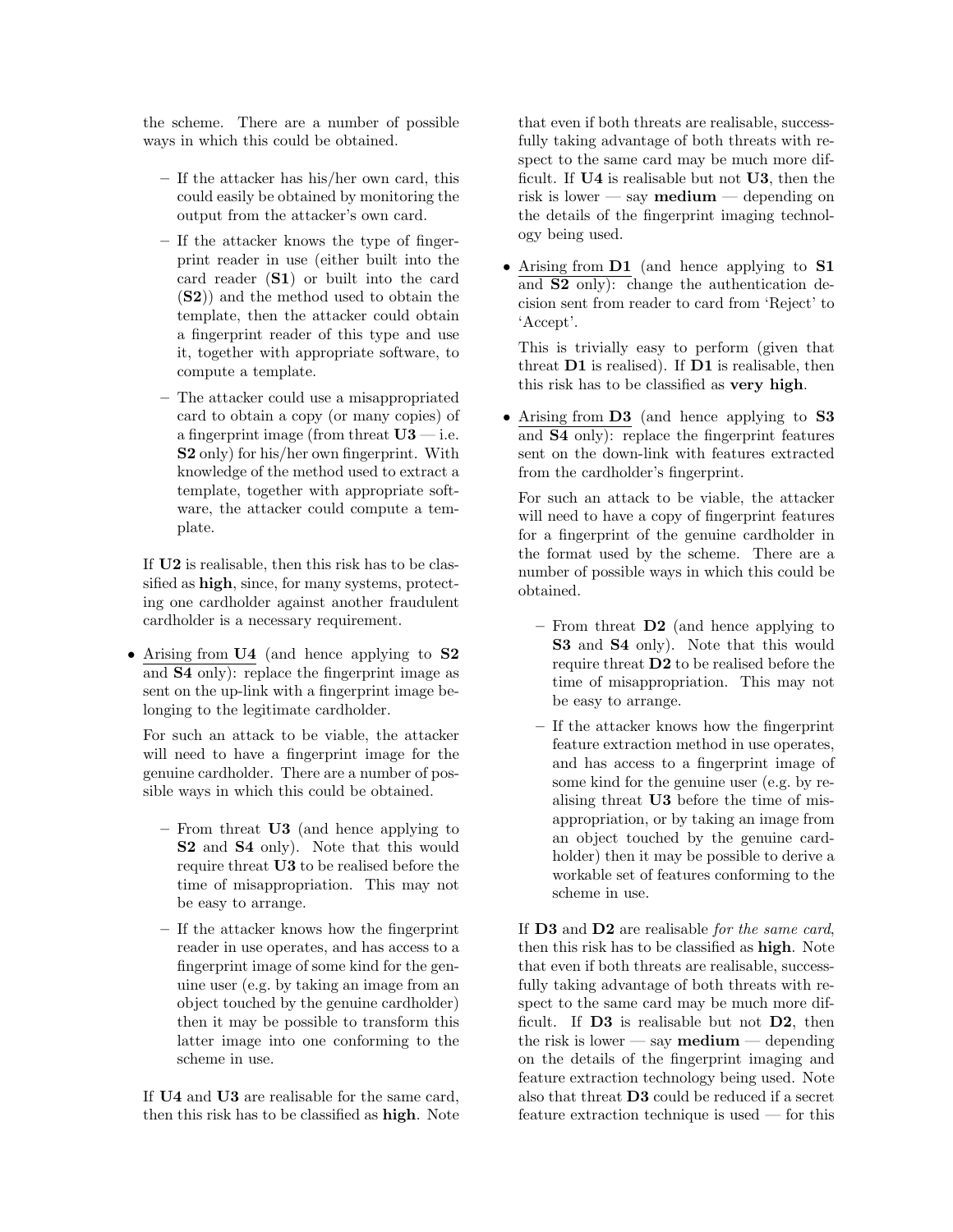to be effective the card readers in use would need to possess physical security features (see Section 3.4). Threat **D3** could also be reduced (if not eliminated) if it was possible for the card to verify that the fingerprint features provided by the card reader indeed belong to the image provided to the card reader.

Note that none of these threats apply to scenario S5, which is not prone to attack on the communications path since this path is not used for the cardholder authentication process.

We summarise the results of the above analysis in Table 2.

# 4.2 Card transaction integrity

Whilst there may be many risks to the integrity of card transactions, we restrict our attention here to the impact of threats to the card/reader communications link.

The only impact which results from the analysis described here is an indirect one. If any of the threats relevant to the particular scenario are realisable, then this may give a cardholder the ability to dispute transactions after they have occurred. That is, if a fraudulent cardholder knows of the existence of certain threats which would allow successful use of a lost, stolen or borrowed card, then the cardholder could, after completion of a genuine transaction, claim that the transaction had been performed by someone else using a lost, stolen or borrowed card.

### 4.3 Cardholder privacy threats

The other main area of impact of the threats identified in Section 3 is to the privacy of the cardholder. That is, the cardholder may have concerns relating to who has access to information relating to his or her fingerprint. Note that we are concerned here purely with privacy concerns, unrelated to any possible threat of fraud.

The following impacts arise from the identified threats.

• Arising from U1 (and hence applying to S1

and S2 only): loss of confidentiality of user fingerprint template.

- Arising from U3 (and hence applying to S2 and S3 only): loss of confidentiality of user fingerprint image.
- Arising from **D2** (and hence applying to **S3** and S4 only): loss of confidentiality of user fingerprint features.

The three impacts are rather similar to one another, and all have an impact on user privacy. The choice of scenario (apart from the fact that S5 is unaffected) has little bearing on the degree of the impact.

# 5 Conclusions

The main purpose of the analysis in this paper is to understand how to integrate biometric cardholder authentication with a smartcard in the most cost effective manner. In particular we have sought to understand what is to be gained from the various possible levels of integration of biometric system with the smartcard.

First and foremost it is clear that scenario S5 is unaffected by the security of the communications path since in that scenario the card/reader communications path is not used (at least for the cardholder authentication process). Thus scenario S5 is clearly the best in an absolute sense — however it is also likely to be the most costly to deploy. It is therefore interesting to understand how the other four scenarios compare, bearing in mind that, of these four, scenario S1 is likely to be the cheapest option and scenario S4 the most expensive, since they represent the lowest and the highest level of integration respectively.

For the other four scenarios, the cardholder privacy threat is very similar regardless of the scenario. The main issue would appear to be fraudulent use of misappropriated cards.

Of scenarios S1, S2, S3 and S4, it would appear that scenarios S1 and S2 are very similar with respect to their vulnerability to attacks on the card/reader communications path. The degree to which scenarios **S3** and **S4** reduce the risk depends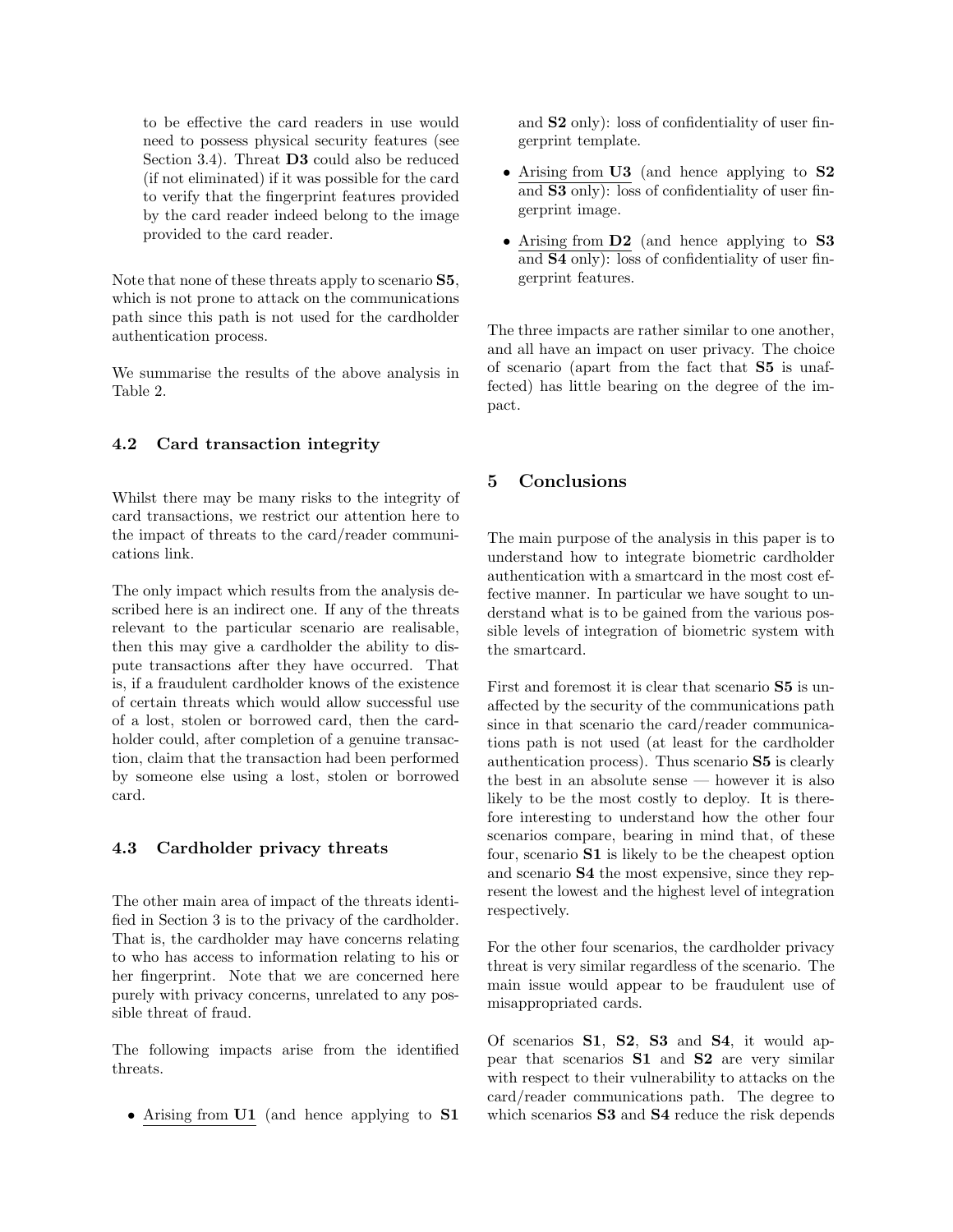| Scenario       | Degree of risk                                        |  |
|----------------|-------------------------------------------------------|--|
| S <sub>1</sub> | Very high (if D1 realisable).                         |  |
|                | High (if U2 realisable).                              |  |
| S <sub>2</sub> | Very high (if D1 realisable).                         |  |
|                | High (if $U2$ realisable).                            |  |
|                | High (if U3 and U4 realisable for the same card).     |  |
|                | Medium (if U4 realisable).                            |  |
| S <sub>3</sub> | High (if $D2$ and $D3$ realisable for the same card). |  |
|                | Medium (if D3 realisable).                            |  |
| S4             | High (if U3 and U4 realisable for the same card).     |  |
|                | High (if D2 and D3 realisable for the same card).     |  |
|                | Medium (if <b>D3</b> realisable).                     |  |
| S <sub>5</sub> | None.                                                 |  |

Table 2: Summary of impacts of misappropriated cards.

partly on technical issues relating to the format and use of fingerprint images and features, and also depending on how easy it would be to both steal a card and monitor its use prior to its theft.

S4 represents a higher level of integration of the biometric system with the smartcard than S3. However the integration of the fingerprint sensor with the smartcard in S4 makes the system vulnerable to threats U3 and U4 in the uplink. From that point of view, S4 would appear to be an architecture more open to attacks than S3. Note, however, that when the fingerprint sensor is built into the card reader, the system becomes vulnerable to threats to the card reader (see Section 3.4). As suggested in [9], a fake card reader could be used to record the biometric data of legitimate users in an attack similar to a false ATM attack, which may potentially be an attack more easily realisable and more damaging than threats U3 and U4. Moreover, given that the sensor is a fragile piece of equipment, integrating the sensor with the card reader is not a viable solution for many applications since it makes the system vulnerable to vandalism.

The gain to be derived from integrating the fingerprint sensor with the smartcard is minimal if all fingerprint feature extraction and matching are done off the card. However, depending on the environment, significant gains can be achieved as long as the matching is performed on card, even when the feature extraction is performed off-card.

It is interesting to note that almost all the most serious threats arise from an assumed lack of integrity for the data link. If it is assumed that the card reader is a trusted device and has not been interfered with or replaced (see also Section 3.4), then guaranteeing the integrity of the link between the card reader and the card would effectively prevent all the threats, even in the absence of any confidentiality for data transferred.

Finally note that, given that the threats discussed mostly relate to use of misappropriated cards, the use of secure auditing and blacklisting measures within the application can help to minimise the impact of such threats.

# 6 Acknowledgments

The work described in this paper has been supported by the European Commission through the IST Programme under Contract IST-2000-25168 (Finger Card). The information in this document is provided as is, and no guarantee or warranty is given or implied that the information is fit for any particular purpose. The user thereof uses the information at its sole risk and liability.

The authors would like to thank their colleagues in the Finger Card Project for their encouragement and advice.

# References

[1] M. Hendry, Smart Card Security and Applications. Artech House, 1997.